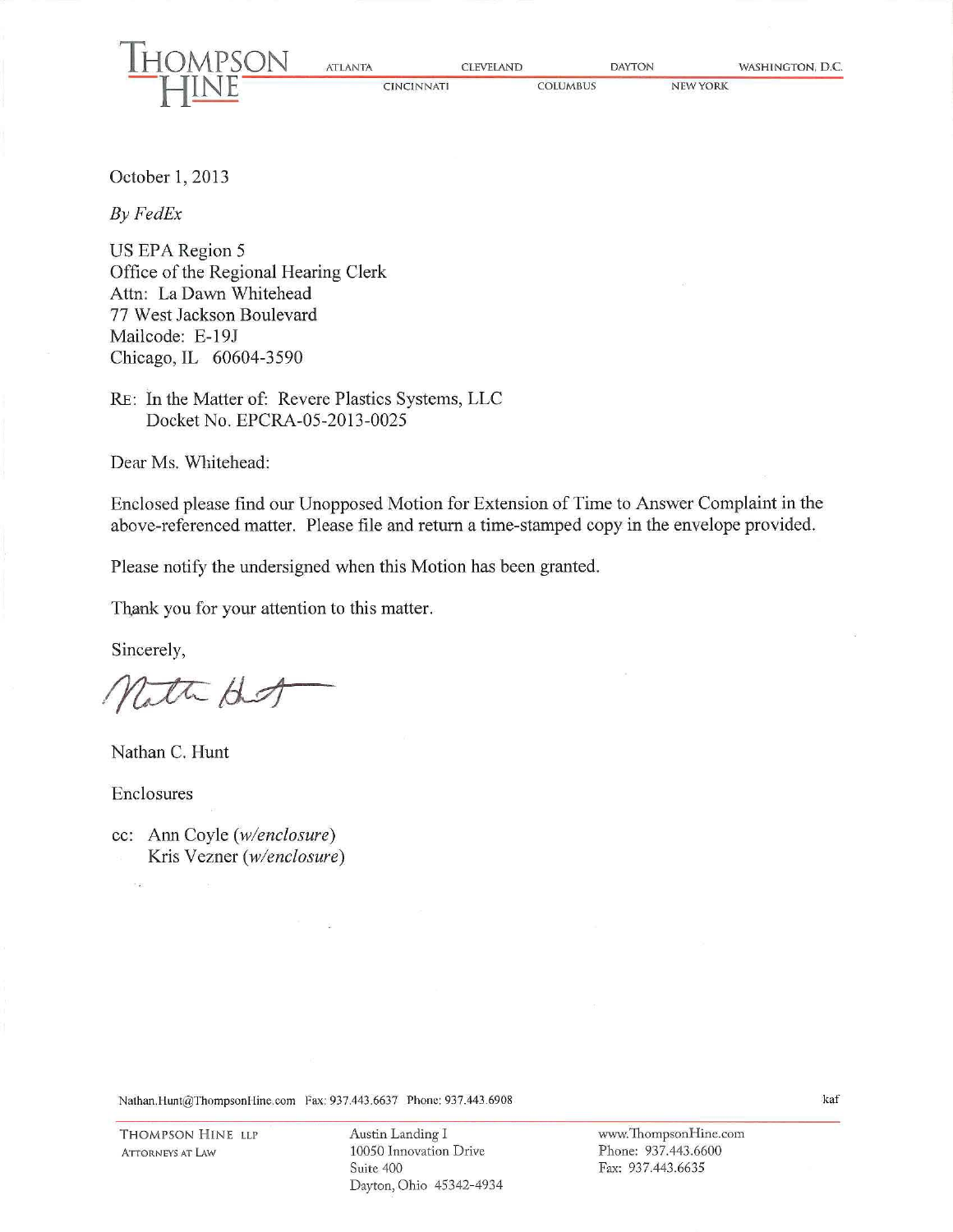## REGION UNITED STATES ENVIRONMENTAL PROTECTION  $3:30$ **REGION 5**

In the Matter of:

Revere Plastics Systems, LLC Clyde, Ohio

Respondent.

## ) Docket No. EPCRA-05-2013-0025

) Unopposed Motion for Extension of Time ) to Answer Complaint

Now comes Respondent, by and through counsel, and hereby moves for an additional thirty (30) days from October 12, 2013, in which to answer the Complaint filed in the abovereferenced matter. Counsel for U.S. EPA has been contacted and has no objection to this Motion.

) )

> ) )

The parties have reached a settlement concerning the alleged violations specified in the Complaint and are preparing the applicable settlement documents for review, approval and eventual execution by the parties. This process is unlikely to be completed prior to Respondent's original deadline of October 12, 2013 to answer the Complaint. Consequently, Respondent seeks an additional thirty (30) days from October 12, 2013 to answer the Complaint, during which time the parties can finalize their settlement of this matter.

Respectfully submitted,

Nathan C. Hunt, Esq. Thompson Hine LLP Austin Landing I 10050 Innovation Drive, Suite 400 Dayton, OH 45342 Nathan.Hunt@Thompsonhine.com Phone: (937) 443-6908 Fax: (937) 443-6635